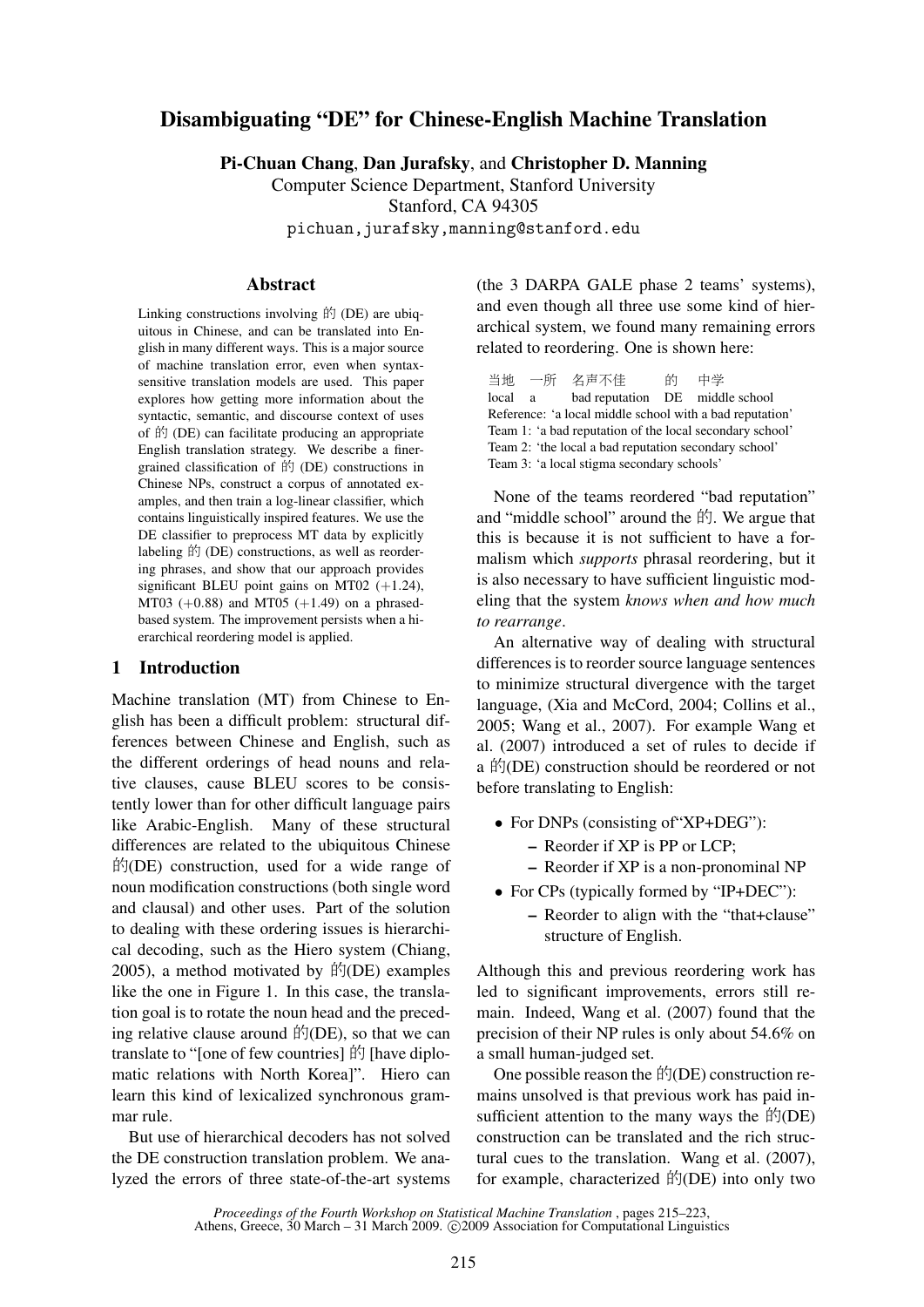| 澳洲 是 与 北韩                                                                               |  |  |                                   |  |                                                                                     |  | 的りの数 国家 ブー                | $\sim$ 0 |
|-----------------------------------------------------------------------------------------|--|--|-----------------------------------|--|-------------------------------------------------------------------------------------|--|---------------------------|----------|
|                                                                                         |  |  | Aozhou shi yu Beihan you bangjiao |  |                                                                                     |  | DE shaoshu guojia zhiyi . |          |
|                                                                                         |  |  |                                   |  | Australia is with North-Korea have diplomatic relations that few countries one of . |  |                           |          |
| 'Australia is one of the few countries that have diplomatic relations with North Korea. |  |  |                                   |  |                                                                                     |  |                           |          |

Figure 1: An example of the DE construction from (Chiang, 2005)

classes. But our investigation shows that there are many strategies for translating Chinese  $[A \oplus B]$ phrases into English, including the patterns in Table 1, only some involving reversal.

Notice that the presence of reordering is only one part of the rich structure of these examples. Some reorderings are relative clauses, while others involve prepositional phrases, but not all prepositional phrase uses involve reorderings. These examples suggest that capturing finer-grained translation patterns could help achieve higher accuracy both in reordering and in lexical choice.

In this work, we propose to use a statistical classifier trained on various features to predict for a given Chinese  $\mathbb{H}(\text{DE})$  construction both whether it will reorder in English and which construction it will translate to in English. We suggest that the necessary classificatory features can be extracted from Chinese, rather than English. The  $\mathbb{f}(\text{DE})$ in Chinese has a unified meaning of 'noun modification', and the choice of reordering and construction realization are mainly a consequence of facts of English noun modification. Nevertheless, most of the features that determine the choice of a felicitous translation are available in the Chinese source. Noun modification realization has been widely studied in English (e.g., (Rosenbach, 2003)), and many of the important determinative properties (e.g., topicality, animacy, prototypicality) can be detected working in the source language.

We first present some corpus analysis characterizing different DE constructions based on how they get translated into English (Section 2). We then train a classifier to label DEs into the 5 different categories that we define (Section 3). The fine-grained DEs, together with reordering, are then used as input to a statistical MT system (Section 4). We find that classifying DEs into finergrained tokens helps MT performance, usually at least twice as much as just doing phrasal reordering.

# 2 DE classification

The Chinese character DE serves many different purposes. According to the Chinese Treebank tag-

ging guidelines (Xia, 2000), the character can be tagged as DEC, DEG, DEV, SP, DER, or AS. Similar to (Wang et al., 2007), we only consider the majority case when the phrase with  $\hat{F}/(DE)$  is a noun phrase modifier. The DEs in NPs have a part-of-speech tag of DEC (a complementizer or a nominalizer) or DEG (a genitive marker or an associative marker).

# 2.1 Class Definition

The way we categorize the DEs is based on their behavior when translated into English. This is implicitly done in the work of Wang et al. (2007) where they use rules to decide if a certain DE and the words next to it will need to be reordered. In this work, we categorize DEs into finer-grained categories. For a Chinese noun phrase  $[A \hat{B}]$ , we categorize it into one of these five classes:

1. A B

In this category, A in the Chinese side is translated as a pre-modifier of B. In most of the cases A is an adjective form, like Example 1.1 in Table 1 or the possessive adjective example in Example 1.2. Compound nouns where A becomes a pre-modifier of B also fit in this category (Example 1.3).

2. B *preposition* A

There are several cases that get translated into the form B *preposition* A. For example, the *of*genitive in Example 2.1 in Table 1.

Example 2.2 shows cases where the Chinese A gets translated into a prepositional phrase that expresses location.

When A becomes a gerund phrase and an object of a preposition, it is also categorized in the B *preposition* A category (Example 2.3).

3. A 's B

In this class, the English translation is an explicit *s*-genitive case, as in Example 3.1. This class occurs much less often but is still interesting because of the difference from the *of*-genitive.

4. *relative clause*

We include the obvious relative clause cases like Example 4.1 where a relative clause is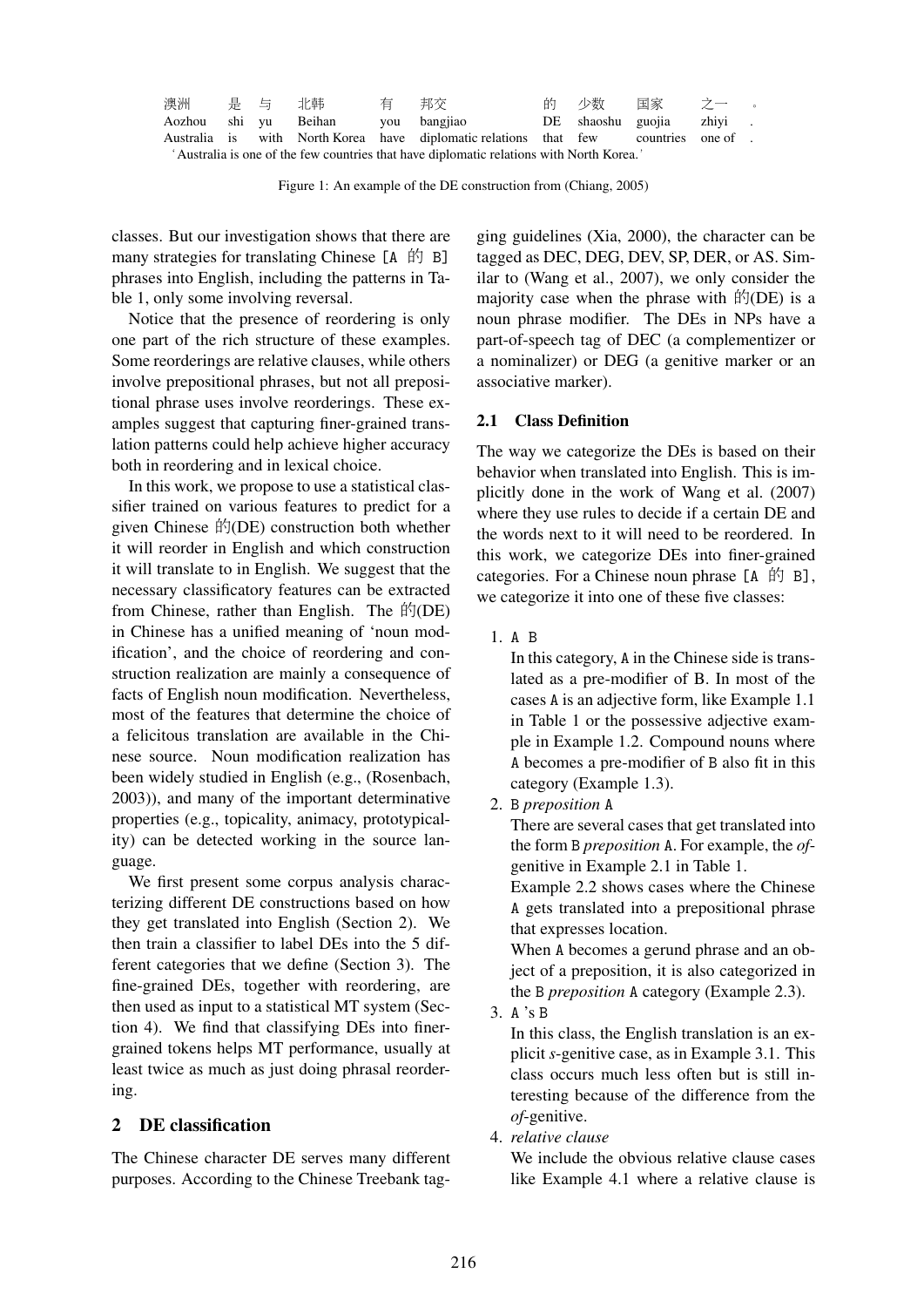introduced by a relative pronoun. We also include reduced relative clauses like Example 4.2 in this class.

5. A *preposition* B

This class is another small one. The English translations that fall into this class usually have some number, percentage or level word in the Chinese A.

Some NPs are translated into a hybrid of these categories, or just don't fit into one of the five categories, for instance, involving an adjectival premodifier and a relative clause. In those cases, they are put into an "other" category.<sup>1</sup>

### 2.2 Data annotation of DE classes

In order to train a classifier and test its performance, we use the Chinese Treebank 6.0 (LDC2007T36) and the English Chinese Translation Treebank 1.0 (LDC2007T02). The word alignment data (LDC2006E93) is also used to align the English and Chinese words between LDC2007T36 and LDC2007T02. The overlapping part of the three datasets are a subset of CTB6 files 1 to 325. After preprocessing those three sets of data, we have 3253 pairs of Chinese sentences and their translations. In those sentences, we use the gold-standard Chinese tree structure to get 3412 Chinese DEs in noun phrases that we want to annotate. Among the 3412 DEs, 530 of them are in the "other" category and are not used in the classifier training and evaluation. The statistics of the five classes are:

- 1. A B: 693 (24.05%)
- 2. B *preposition* A: 1381 (47.92%)
- 3. A 's B: 91 (3.16%)
- 4. *relative clause*: 669 (23.21%)
- 5. A *preposition* B: 48 (1.66%)

### 3 Log-linear DE classifier

In order to see how well we can categorize DEs in noun phrases into one of the five classes, we train a log-linear classifier to classify each DE according to features extracted from its surrounding context. Since we want the training and testing conditions to match, when we extract features for the classifier, we don't use gold-standard parses. Instead, we use a parser trained on CTB6 excluding files 1-325. We then use this parser to parse the 3253

|                 | 5-class Acc. $(\%)$ | 2-class Acc. $(\%)$ |
|-----------------|---------------------|---------------------|
| <b>baseline</b> |                     | 76.0                |
| <b>DEPOS</b>    | 54.8                | 71.0                |
| +A-pattern      | 67.9                | 83.7                |
| +POS-ngram      | 72.1                | 84.9                |
| +Lexical        | 74.9                | 86.5                |
| +SemClass       | 75.1                | 86.7                |
| +Topicality     | 75.4                | 86.9                |

Table 2: 5-class and 2-class classification accuracy. "baseline" is the heuristic rules in (Wang et al., 2007). Others are various features added to the log-linear classifier.

Chinese sentences with the DE annotation and extract parse-related features from there.

#### 3.1 Experimental setting

For the classification experiment, we exclude the "other" class and only use the 2882 examples that fall into the five pre-defined classes. To evaluate the classification performance and understand what features are useful, we compute the accuracy by averaging five 10-fold cross-validations.<sup>2</sup>

As a baseline, we use the rules introduced in Wang et al. (2007) to decide if the DEs require reordering or not. However, since their rules only decide if there is reordering in an NP with DE, their classification result only has two classes. So, in order to compare our classifier's performance with the rules in Wang et al. (2007), we have to map our five-class results into two classes. We mapped our five-class results into two classes. So we mapped *B preposition A* and *relative clause* into the class "*reordered*", and the other three classes into "*not-reordered*".

#### 3.2 Feature Engineering

To understand which features are useful for DE classification, we list our feature engineering steps and results in Table 2. In Table 2, the 5-class accuracy is defined by:

> $\frac{\text{(number of correctly labeled DEs)}}{\text{(time to the BPS)}} \times 100$ (number of all DEs)

The 2-class accuracy is defined similarly, but it is evaluated on the 2-class "*reordered*" and "*notreordered*" after mapping from the 5 classes.

The DEs we are classifying are within an NP; we refer to them as  $[A \oplus B]_{NP}$ . A includes all the words in the NP before  $\sharp \hat{\mathfrak{h}}$ ; B includes all the words in the NP after  $\hat{F}$ . To illustrate, we will use the following NP:

 $\left[\left[\begin{matrix} \# \boxplus \Phi \end{matrix} \pm \begin{matrix} 1_A \oplus \Phi \end{matrix} \right] \left[\begin{matrix} 1_A \oplus \Phi \end{matrix} \right]\right]_{\rm NP}$ 

<sup>&</sup>lt;sup>1</sup>The "other" category contains many mixed cases that could be difficult Chinese patterns to translate. We will leave this for future work.

<sup>&</sup>lt;sup>2</sup>We evaluate the classifier performance using crossvalidations to get the best setting for the classifier. The proof of efficacy of the DE classifier is MT performance on independent data in Section 4.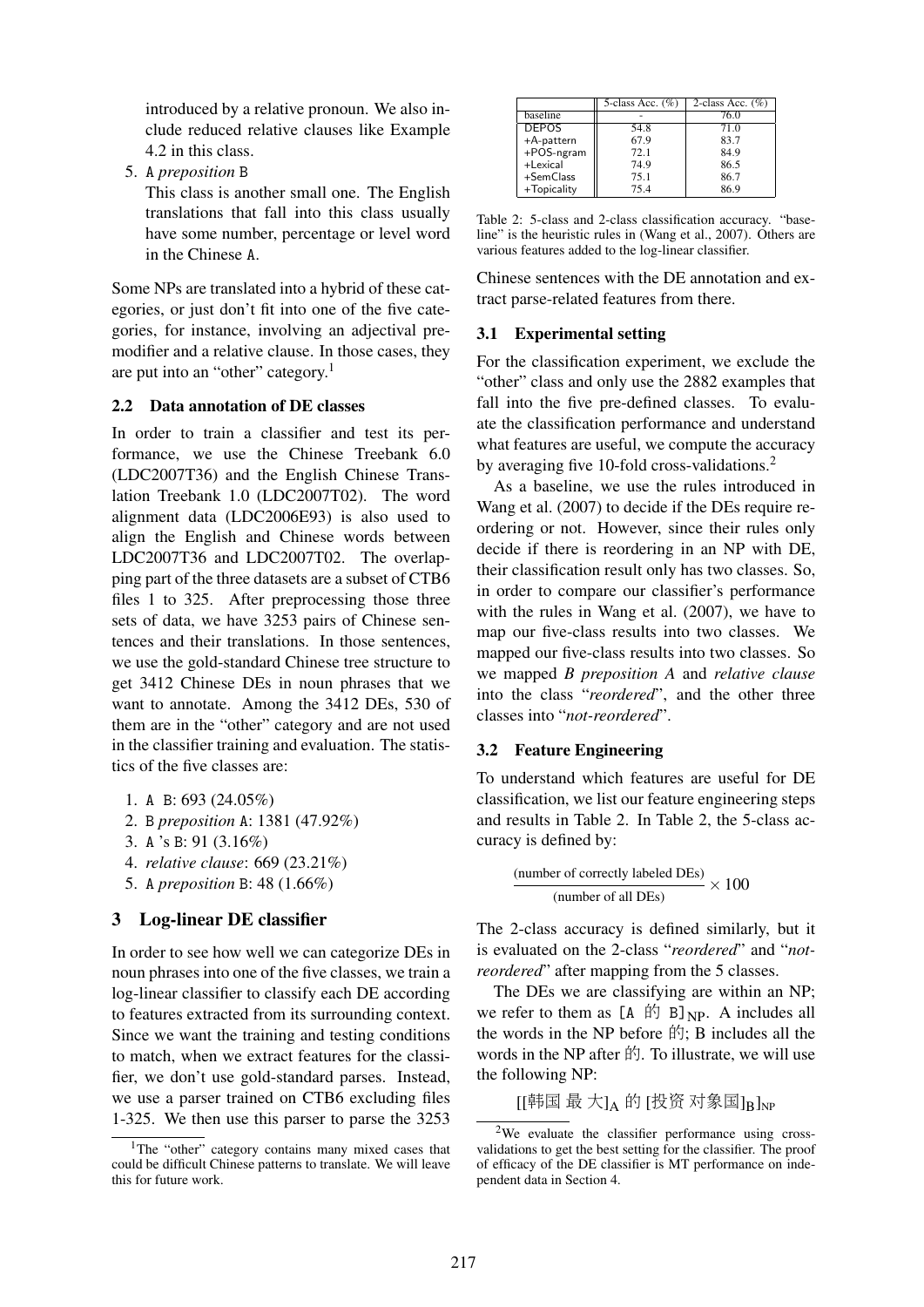| 1.   | A B                                                                                                                                          |
|------|----------------------------------------------------------------------------------------------------------------------------------------------|
| 1.1. | $\#$ 越( <i>excellent</i> )/的( <i>DE</i> )/地理( <i>geographical</i> )/条件( <i>qualification</i> ) → "excellent geographical qualifications"     |
| 1.2. | 我们( <i>our</i> )/的( <i>DE</i> )/金融( <i>financial</i> )/风险( <i>risks</i> ) $\rightarrow$ "our financial risks"                                |
| 1.3. | 贸易(trade)/的(DE)/互补性(complement) → "trade complement"                                                                                         |
| 2.   | <b>B</b> preposition A                                                                                                                       |
| 2.1. | 投资(investment)/环境(environment)/的(DE)/改善(improvement) → "the improvement of the investment environment"                                       |
| 2.2. | 崇明县(Chongming county)/内(inside)/的(DE)/单位(organization) → "organizations inside Chongming county"                                             |
| 2.3. | —(one)/个(measure word)/观察(observe)/中国(China)/市场(market)/的(DE)/小小(small)/窗口(window)                                                           |
|      | $\rightarrow$ "a small window for watching over Chinese markets"                                                                             |
| 3.   | $A$ 's B                                                                                                                                     |
| 3.1. | $\mathbb{E}$ 家(nation)/的(DE)/宏观(macro)/管理(management) → "the nation 's macro management"                                                     |
| 4.   | relative clause                                                                                                                              |
| 4.1. | 中国(China)/不能(cannot)/生产(produce)/而(and)/又(but)/很(very)/需要(need)/的(DE)/药品(medicine)                                                           |
|      | $\rightarrow$ "medicine that cannot be produced by China but is urgently needed"                                                             |
| 4.2. | 外商(foreign business)/投资(invest)/企业(enterprise)/获得(acquire)/的(DE)/人民币(RMB)/贷款(loan)                                                           |
|      | $\rightarrow$ "the loans in RMB acquired by foreign-invested enterprises"                                                                    |
| 5.   | A preposition B                                                                                                                              |
| 5.1. | 四千多万( <i>more than 40 million</i> )/美元( <i>US dollar</i> )/的( <i>DE</i> )/产品( <i>product</i> ) → more than 40 million US dollars in products |
|      |                                                                                                                                              |

Table 1: Examples for the 5 DE classes

to show examples of each feature. The parse structure of the NP is listed in Figure 2.

```
(NP
  (NP (NR 韩国))
  (CP)(IP
      (VP
         (ADVP (AD 最))(VP (VA <math>\nabla</math>)))(DEC 的))
  (NP (NN 投资) (NN 对象国))))))
```
Figure 2: The parse tree of the Chinese NP.

#### DEPOS: part-of-speech tag of DE

Since the part-of-speech tag of DE indicates its syntactic function, it is the first obvious feature to add. The NP in Figure 2 will have the feature "DEC". This basic feature will be referred to as DEPOS. Note that since we are only classifying DEs in NPs, ideally the part-of-speech tag of DE will either be DEC or DEG as described in Section 2. However, since we are using automatic parses instead of gold-standard ones, the DEPOS feature might have other values than just DEC and DEG. From Table 2, we can see that with this simple feature, the 5-class accuracy is low but at least better than simply guessing the majority class (47.92%). The 2-class accuracy is still lower than using the heuristic rules in (Wang et al., 2007), which is reasonable because their rules encode more information than just the POS tags of DEs.

# A-pattern: Chinese syntactic patterns appearing before 的

Secondly, we want to incorporate the rules in (Wang et al., 2007) as features in the log-linear classifier. We added features for certain indicative patterns in the parse tree (listed in Table 3).

| 1. A is $ADJP$ :                                               |
|----------------------------------------------------------------|
| true if A+DE is a DNP which is in the form of "ADJP+DEG".      |
| 2. A is $OP$ :                                                 |
| true if $A+DE$ is a DNP which is in the form of "OP+DEG".      |
| 3. A is pronoun:                                               |
| true if A+DE is a DNP which is in the form of "NP+DEG", and    |
| the NP is a pronoun.                                           |
| 4. A ends with VA:                                             |
| true if A+DE is a CP which is in the form of "IP+DEC", and     |
| the IP ends with a VP that's either just a VA or a VP preceded |
| by a ADVP.                                                     |

Table 3: A-pattern features

Features 1–3 are inspired by the rules in (Wang et al., 2007), and the fourth rule is based on the observation that even though the predicative adjective VA acts as a verb, it actually corresponds to adjectives in English as described in  $(Xia, 2000)^3$ We call these four features A-pattern. Our example NP in Figure 2 will have the fourth feature "A ends with VA" in Table 3, but not the other three features. In Table 2 we can see that after adding A-pattern, the 2-class accuracy is already much higher than the baseline. We attribute this to the fourth rule and also to the fact that the classifier can learn weights for each feature.<sup>4</sup>

<sup>3</sup>Quote from (Xia, 2000): "VA roughly corresponds to adjectives in English and stative verbs in the literature on Chinese grammar."

<sup>4</sup>We also tried extending a rule-based 2-class classifier with the fourth rule. The accuracy is 83.48%, only slightly lower than using the same features in a log-linear classifier.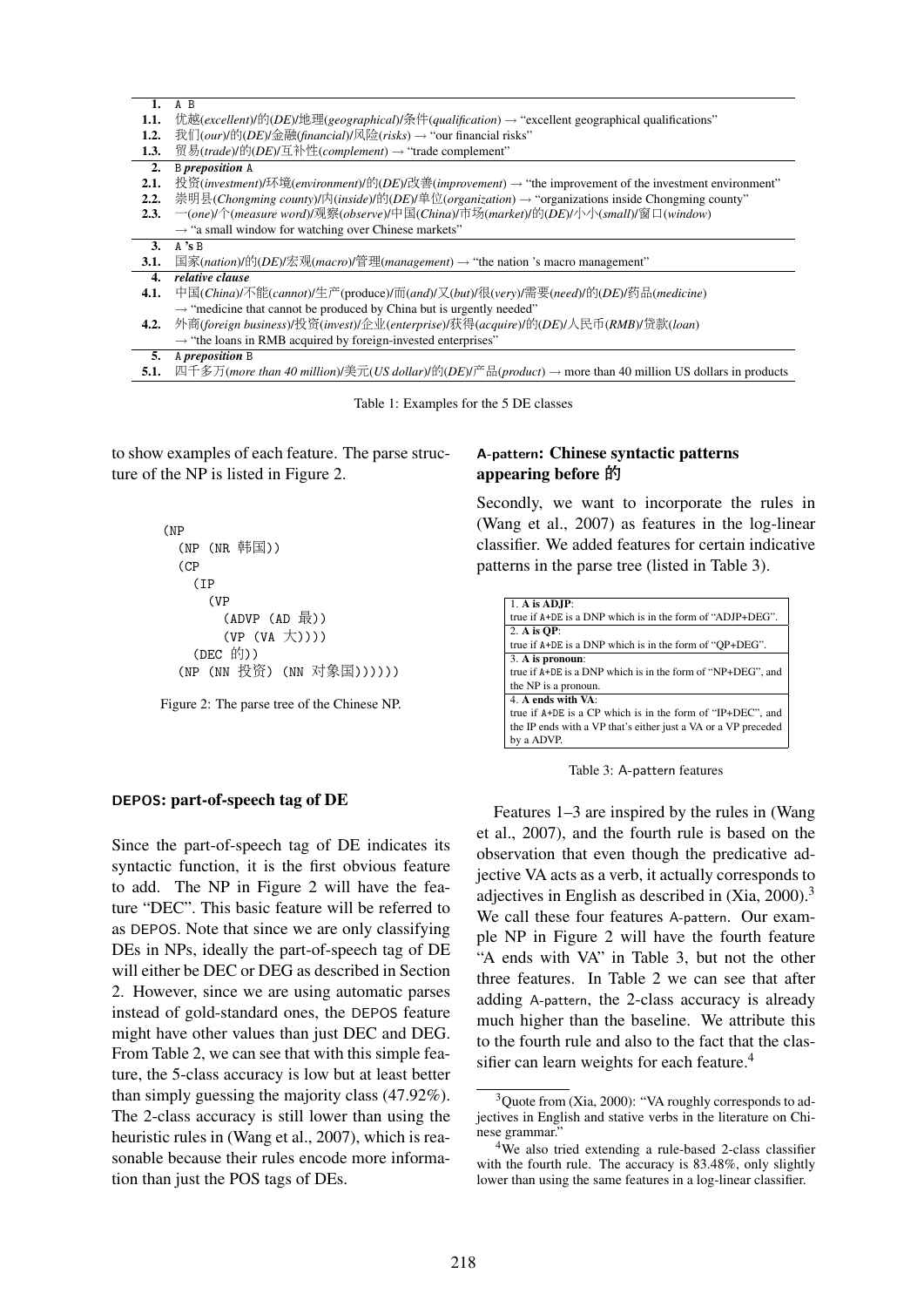## POS-ngram: unigrams and bigrams of POS tags

The POS-ngram feature adds all unigrams and bigrams in A and B. Since A and B have different influences on the choice of DE class, we distinguish their ngrams into two sets of features. We also include the bigram pair across DE which gets another feature name for itself. The example NP in Figure 2 will have these features (we use b to indicate boundaries):

- POS unigrams in A: "NR", "AD", "VA"
- POS bigrams in A: "b-NR", "NR-AD", "AD-VA", "VA-b"
- cross-DE POS bigram: "VA-NN"
- POS unigram in B: "NN"
- POS bigrams in B: "b-NN", "NN-NN", "NN $h$ "

The part-of-speech ngram features add 4.24% accuracy to the 5-class classifier.

#### Lexical: lexical features

In addition to part-of-speech features, we also tried to use features from the words themselves. But since using full word identity resulted in a sparsity issue,<sup>5</sup> we take the one-character suffix of each word and extract suffix unigram and bigram features from them. The argument for using suffixes is that it often captures the larger category of the word (Tseng et al., 2005). For example,  $\#$  $\mathbb E$  (China) and 韩国 (Korea) share the same suffix ), which means "country". These suffix ngram features will result in these features for the NP in Figure 2:

- suffix unigrams: " $\mathbb{E}$ ", " $\frac{1}{N}$ ", " $\frac{1}{N}$ ", " $\frac{1}{N}$ ", "资", "国"
- suffix bigrams: "b- $\Xi$ ", " $\Xi$ -最", "最-大", "大-的", "的-资", "资-国", "国-b"

Other than the suffix ngram, we also add three other lexical features: first, if the word before DE is a noun, we add a feature that is the conjunction of POS and suffix unigram. Secondly, an "NR only" feature will fire when A only consists of one or more NRs. Thirdly, we normalize different forms of "percentage" representation, and add a feature if they exist. This includes words that start with " $\overline{E}$   $\overline{\pi}$ " or ends with the percentage sign "%". The first two features are inspired by the fact that a noun and its type can help decide "B prep A" versus "A B". Here we use the suffix of the noun

and the NR (proper noun) tag to help capture its animacy, which is useful in choosing between the *s*-genitive (*the boy's mother*) and the *of*-genitive (*the mother of the boy*) in English (Rosenbach, 2003). The third feature is added because many of the cases in the "A *preposition* B" class have a percentage number in A. We call these sets of features Lexical. Together they provide 2.73% accuracy improvement over the previous setting.

#### SemClass: semantic class of words

We also use a Chinese thesaurus, CiLin, to look up the semantic classes of the words in  $[A \oplus B]$  and use them as features. CiLin is a Chinese thesaurus published in 1984 (Mei et al., 1984). CiLin is organized in a conceptual hierarchy with five levels. We use the level-1 tags which includes 12 categories.<sup>6</sup> This feature fires when a word we look up has one level-1 tag in CiLin. This kind of feature is referred to as SemClass in Table 2. For the example in Figure 2, two words have a single level-1 tag: " $\frac{1}{K}$ "(most) has a level-1 tag K<sup>7</sup> and " $\frac{1}{K}$ 资"(investment) has a level-1 tag  $H^8$ . "韩国" and "对象国" are not listed in CiLin, and "大" has multiple entries. Therefore, the SemClass features are: (*i*) before DE: "K"; (*ii*) after DE: "H"

### Topicality: re-occurrence of nouns

The last feature we add is a Topicality feature, which is also useful for disambiguating *s*-genitive and *of*-genitive. We approximate the feature by caching the nouns in the previous two sentences, and fire a topicality feature when the noun appears in the cache. Take this NP in MT06 as an example: "8 ¦ ð8 { £ä S,è"

For this NP, all words before DE and after DE appeared in the previous sentence. Therefore the topicality features "cache-before-DE" and "cacheafter-DE" both fire.

After all the feature engineering above, the best accuracy on the 5-class classifier we have is 75.4%, which maps into a 2-class accuracy of 86.9%. Comparing the 2-class accuracy to the (Wang et al., 2007) baseline, we have a 10.9% absolute improvement. The 5-class accuracy and confusion matrix is listed in Table 4.

"A *preposition* B" is a small category and is the most confusing. "A 's B" also has lower accuracy, and is mostly confused with "B *preposition* A".

<sup>5</sup>The accuracy is worse when we tried using the word identity instead of the suffix.

<sup>&</sup>lt;sup>6</sup>We also tried adding more levels but it did not help.

 ${}^{7}K$  is the category  $\frac{1}{2}$  (auxiliary) in CiLin.

 ${}^{8}$ H is the category 活动 (activities) in CiLin.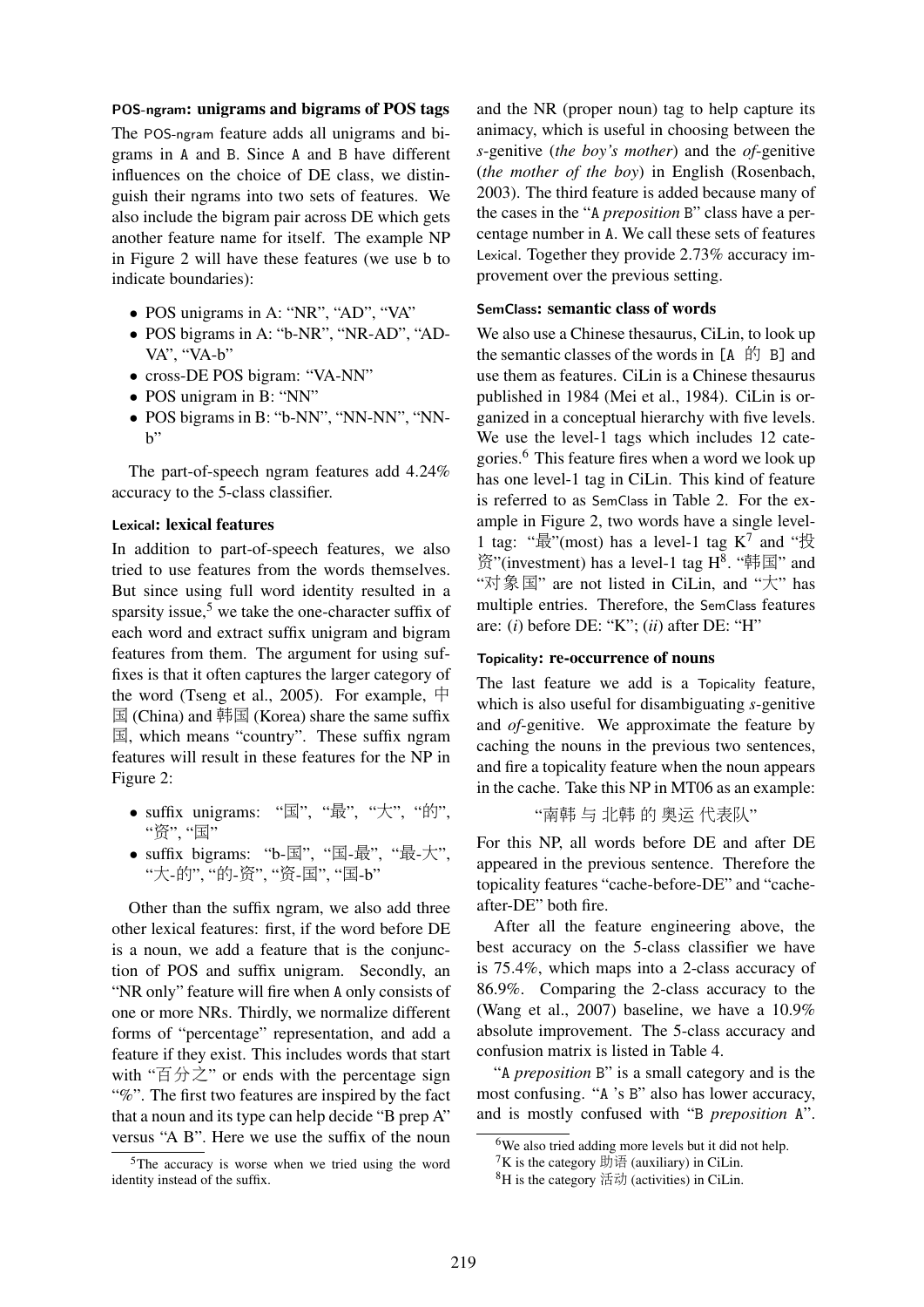| real $\rightarrow$ | A 's B   | AB    | A prep. B | B prep. A | rel. clause |
|--------------------|----------|-------|-----------|-----------|-------------|
| A's B              | 168      | 36    | $\theta$  | 110       |             |
| AB                 | 48       | 2473  | 73        | 227       | 216         |
| A prep. B          | $\Omega$ | 18    | 46        | 23        | 11          |
| B prep. A          | 239      | 691   | 95        | 5915      | 852         |
| rel. clause        | 0        | 247   | 26        | 630       | 2266        |
| Total              | 455      | 3465  | 240       | 6905      | 3345        |
| Accuracy(%)        | 36.92    | 71.37 | 19.17     | 85.66     | 67.74       |

Table 4: The confusion matrix for 5-class DE classification

This could be due to the fact that there are some cases where the translation is correct both ways, but also could be because the features we added have not captured the difference well enough.

### 4 Machine Translation Experiments

#### 4.1 Experimental Setting

For our MT experiments, we used a reimplementation of Moses (Koehn et al., 2003), a state-of-the-art phrase-based system. The alignment is done by the Berkeley word aligner (Liang et al., 2006) and then we symmetrized the word alignment using the grow-diag heuristic. For features, we incorporate Moses' standard eight features as well as the lexicalized reordering model. Parameter tuning is done with Minimum Error Rate Training (MERT) (Och, 2003). The tuning set for MERT is the NIST MT06 data set, which includes 1664 sentences. We evaluate the result with MT02 (878 sentences), MT03 (919 sentences), and MT05 (1082 sentences).

Our MT training corpus contains 1,560,071 sentence pairs from various parallel corpora from LDC.<sup>9</sup> There are 12,259,997 words on the English side. Chinese word segmentation is done by the Stanford Chinese segmenter (Chang et al., 2008). After segmentation, there are 11,061,792 words on the Chinese side. We use a 5-gram language model trained on the Xinhua and AFP sections of the Gigaword corpus (LDC2007T40) and also the English side of all the LDC parallel data permissible under the NIST08 rules. Documents of Gigaword released during the epochs of MT02, MT03, MT05, and MT06 were removed.

To run the DE classifier, we also need to parse the Chinese texts. We use the Stanford Chinese parser (Levy and Manning, 2003) to parse the Chinese side of the MT training data and the tuning and test sets.

#### 4.2 Baseline Experiments

We have two different settings as baseline experiments. The first is without reordering or DE annotation on the Chinese side; we simply align the parallel texts, extract phrases and tune parameters. This experiment is referred to as BASELINE. Also, we reorder the training data, the tuning and the test sets with the NP rules in (Wang et al., 2007) and compare our results with this second baseline (WANG-NP).

The NP reordering preprocessing (WANG-NP) showed consistent improvement in Table 5 on all test sets, with BLEU point gains ranging from 0.15 to 0.40. This confirms that having reordering around DEs in NP helps Chinese-English MT.

### 4.3 Experiments with 5-class DE annotation

We use the best setting of the DE classifier described in Section 3 to annotate DEs in NPs in the MT training data as well as the NIST tuning and test sets.<sup>10</sup> If a DE is in an NP, we use the annotation of  $\mathbb{H}_{AB}$ ,  $\mathbb{H}_{AsB}$ ,  $\mathbb{H}_{BprepA}$ ,  $\mathbb{H}_{relc}$ , or  $\mathbb{H}_{AprepB}$ to replace the original DE character. Once we have the DEs labeled, we preprocess the Chinese sentences by reordering them. $11$  Note that not all DEs in the Chinese data are in NPs, therefore not all DEs are annotated with the extra labels. Table 6 lists the statistics of the DE classes in the MT training data.

| class of 的(DE)      | counts  | percentage |
|---------------------|---------|------------|
| 的 <sub>AB</sub>     | 112,099 | 23.55%     |
| 的 $_{\rm{AprepB}}$  | 2,426   | 0.51%      |
| 的 $_{\rm AsB}$      | 3,430   | 0.72%      |
| 的 <sub>BprepA</sub> | 248,862 | 52.28%     |
| 的 <sub>relc</sub>   | 95,134  | 19.99%     |
| 的 (unlabeled)       | 14,056  | 2.95%      |
| total number of 的   | 476,007 | 100%       |

Table 6: The number of different DE classes labeled for the MT training data.

After this preprocessing, we restart the whole MT pipeline – align the preprocessed data, extract phrases, run MERT and evaluate. This setting is referred to as DE-Annotated in Table 5.

#### 4.4 Hierarchical Phrase Reordering Model

To demonstrate that the technique presented here is effective even with a hierarchical decoder, we

<sup>&</sup>lt;sup>9</sup>LDC2003E07, LDC2003E14, LDC2005E83, LDC2005T06, LDC2006E26, LDC2006E85, LDC2006E85, LDC2005T34, and LDC2005T34

<sup>10</sup>The DE classifier used to annotate the MT experiment was trained on all the available data described in Section 2.2.

<sup>&</sup>lt;sup>11</sup>Reordering is applied on DNP and CP for reasons described in Wang et al. (2007). We reorder only when the  $\sharp \mathfrak{h}$ is labeled as  $\mathbb{M}_{\text{BprepA}}$  or  $\mathbb{M}_{\text{relc}}$ .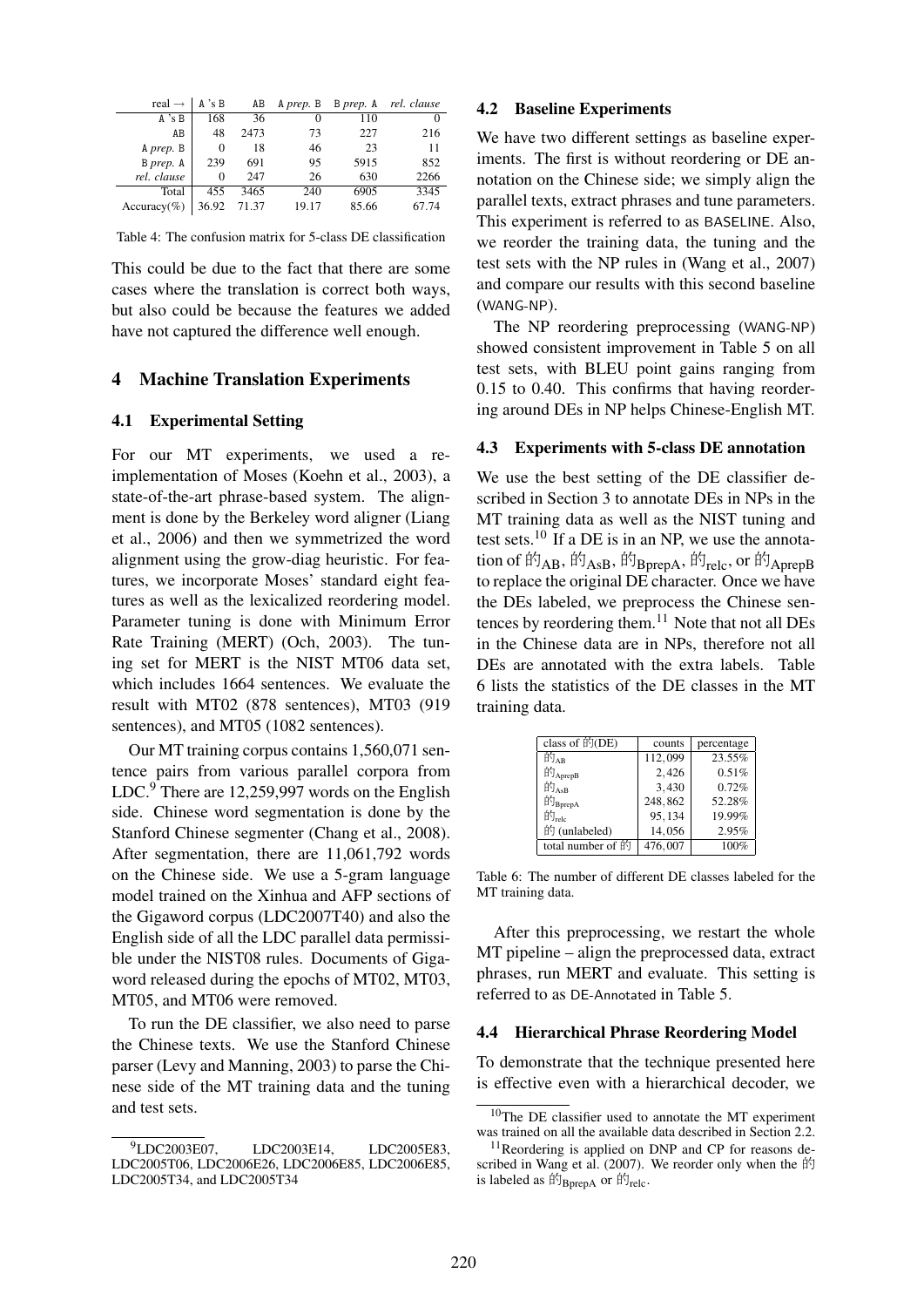| <b>BLEU</b>                         |                |                |                |                |
|-------------------------------------|----------------|----------------|----------------|----------------|
|                                     | MT06(tune)     | <b>MT02</b>    | <b>MT03</b>    | <b>MT05</b>    |
| <b>BASELINE</b>                     | 32.39          | 32.51          | 32.75          | 31.42          |
| WANG-NP                             | $32.75(+0.36)$ | $32.66(+0.15)$ | $33.15(+0.40)$ | $31.68(+0.26)$ |
| DE-Annotated                        | $33.39(+1.00)$ | $33.75(+1.24)$ | $33.63(+0.88)$ | $32.91(+1.49)$ |
| BASELINE+Hier                       | 32.96          | 33.10          | 32.93          | 32.23          |
| DE-Annotated+Hier                   | $33.96(+1.00)$ | $34.33(+1.23)$ | $33.88(+0.95)$ | $33.01(+0.77)$ |
| <b>Translation Error Rate (TER)</b> |                |                |                |                |
|                                     | MT06(tune)     | <b>MT02</b>    | MT03           | MT05           |
| <b>BASELINE</b>                     | 61.10          | 63.11          | 62.09          | 64.06          |
| WANG-NP                             | $59.78(-1.32)$ | $62.58(-0.53)$ | $61.36(-0.73)$ | $62.35(-1.71)$ |
| DE-Annotated                        | $58.21(-2.89)$ | $61.17(-1.94)$ | $60.27(-1.82)$ | $60.78(-3.28)$ |

Table 5: MT experiments of different settings on various NIST MT evaluation datasets. We used both the BLEU and TER metrics for evaluation. All differences between DE-Annotated and BASELINE are significant at the level of 0.05 with the approximate randomization test in (Riezler and Maxwell, 2005)

conduct additional experiments with a hierarchical phrase reordering model introduced by Galley and Manning (2008). The hierarchical phrase reordering model can handle the key examples often used to motivated syntax-based systems; therefore we think it is valuable to see if the DE annotation can still improve on top of that. In Table 5, BASELINE+Hier gives consistent BLEU improvement over BASELINE. Using DE annotation on top of the hierarchical phrase reordering models (DE-Annotated+Hier) provides extra gain over BASELINE+Hier. This shows the DE annotation can help a hierarchical system. We think similar improvements are likely to occur with other hierarchical systems.

### 5 Analysis

## 5.1 Statistics on the Preprocessed Data

Since our approach DE-Annotated and one of the baselines (WANG-NP) are both preprocessing Chinese sentences, knowing what percentage of the sentences are altered will be one useful indicator of how different the systems are from the baseline. In our test sets, MT02 has 591 out of 878 sentences (67.3%) that have DEs under NPs; for MT03 it is 619 out of 919 sentences (67.4%); for MT05 it is 746 out of 1082 sentences (68.9%). This shows that our preprocessing affects the majority of the sentences and thus it is not surprising that preprocessing based on the DE construction can make a significant difference.

# 5.2 Example: how DE annotation affects translation

Our approach DE-Annotated reorders the Chinese sentence, which is similar to the approach proposed by Wang et al. (2007) (WANG-NP). However, our focus is on the annotation on DEs and how this can improve translation quality. Table 7

shows an example that contains a DE construction that translates into a relative clause in English. $^{12}$ The automatic parse tree of the sentence is listed in Figure 3. The reordered sentences of WANG-NP and DE-Annotated appear on the top and bottom in Figure 4. For this example, both systems decide to reorder, but DE-Annotated had the extra information that this  $\hat{F}$  is a  $\hat{F}|_{relc}$ . In Figure 4 we can see that in WANG-NP, "的" is being translated as "for", and the translation afterwards is not grammatically correct. On the other hand, the bottom of Figure 4 shows that with the DE-Annotated preprocessing, now " ${\rm \hat{H}}_{\rm relc}$ " is translated into "which was" and well connected with the later translation. This shows that disambiguating  $\hat{F}$  helps in choosing a better English translation.

```
(IP
 (NP (NN 比亚吉))
 (VP
   (ADVP (AD <math>\frac{\dot{m}}{2})</math>)(VP (VV 协助)
      (IP
         (VP (VV 草拟)
           (NP
              (\text{OP } (CD \rightharpoonup)(CLP (M <math>\#</math>)))(CP
                 (IP
                   (VP (VV 遭)
                      (NP
                         (NP (NN \mathbb{I}\hat{\otimes})
                           (CC \#I)(NN 左翼) (NN 分子))
                         (ADJP (JJ 强烈))
                         (NP (NN 反对)))))
                 (DEC_f\H())(NP (NN 就业) (NN 改革) (NN 方案)))))))
 (PU -
))
```
Figure 3: The parse tree of the Chinese sentence in Table 7.

<sup>&</sup>lt;sup>12</sup>In this example, all four references agreed on the relative clause translation. Sometimes DE constructions have multiple appropriate translations, which is one of the reasons why certain classes are more confusable in Table 4.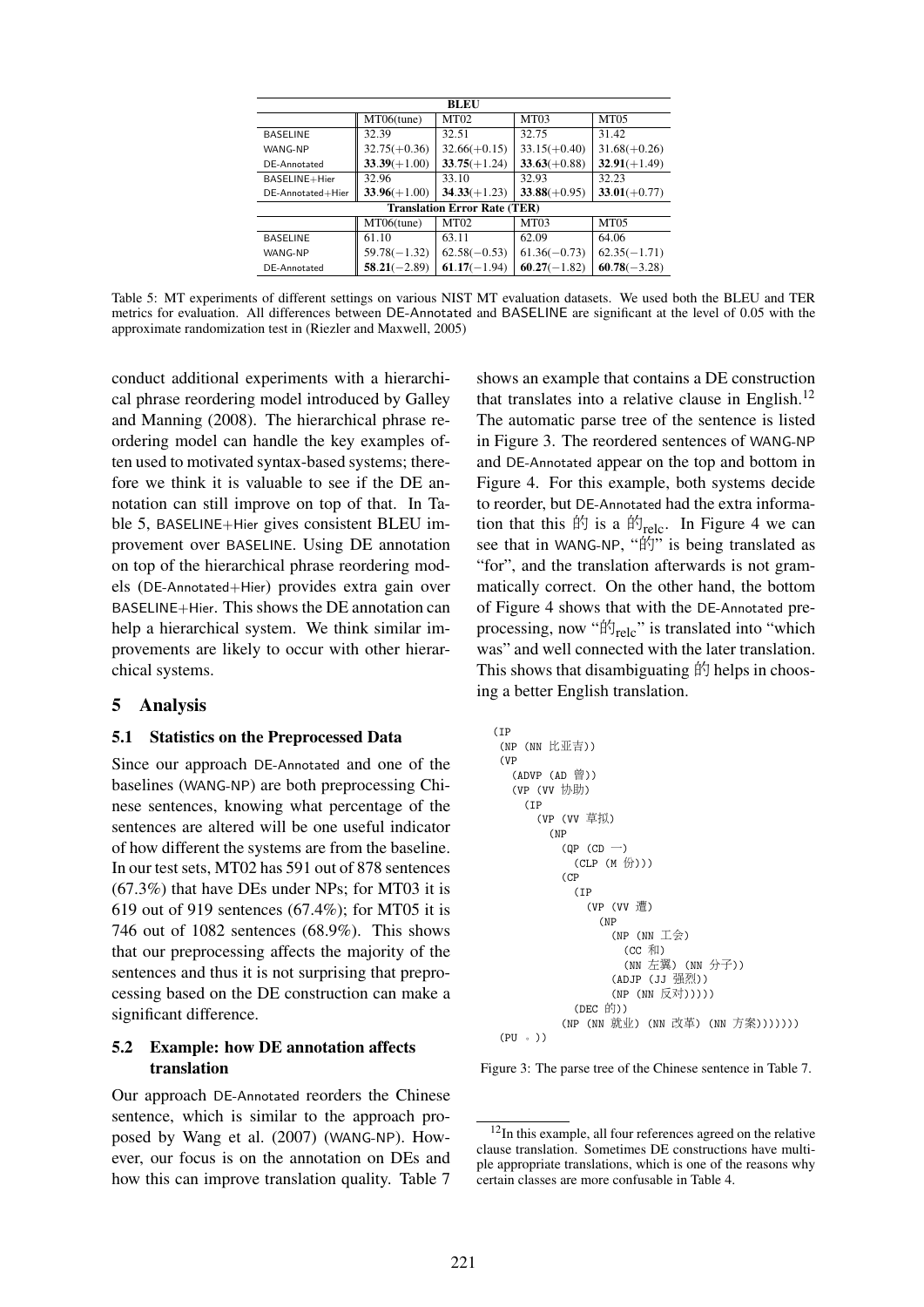| Chinese | │比亚吉 曾 协助 草拟 [一 份 遭 工会 和 左翼 分子 强烈 反对]。的 [就业 改革 方案]。。                                                                 |
|---------|----------------------------------------------------------------------------------------------------------------------|
| Ref 1   | biagi had assisted in drafting [an employment reform $planl$ ] [that was strongly opposed by the labor               |
|         | union and the leftists $]_A$ .                                                                                       |
| Ref 2   | biagi had helped in drafting [a labor reform proposal] <sub>B</sub> [that provoked strong protests from labor unions |
|         | and the leftists $\lambda$ .                                                                                         |
| Ref 3   | biagi once helped drafting [an employment reform scheme] <sub>B</sub> [that was been strongly opposed by the         |
|         | trade unions and the left - wing $\lambda$ .                                                                         |
| Ref 4   | biagi used to assisted to draft [an employment reform plan] <sub>B</sub> [which is violently opposed by the trade    |
|         | union and leftest $\lambda$ .                                                                                        |

Table 7: A Chinese example from MT02 that contains a DE construction that translates into a relative clause in English. The  $\prod_{\alpha}$   $\prod_{\beta}$  is hand-labeled to indicate the approximate translation alignment between the Chinese sentence and English references.



Figure 4: The top translation is from WANG-NP of the Chinese sentence in Table 7. The bottom one is from DE-Annotated. In this example, both systems reordered the NP, but DE-Annotated has an annotation on the  $\hat{E}$ .

# 6 Conclusion

In this paper, we presented a classification of Chinese  $\mathbb{H}(DE)$  constructions in NPs according to how they are translated into English. We applied this DE classifier to the Chinese sentences of MT data, and we also reordered the constructions that required reordering to better match their English translations. The MT experiments showed our preprocessing gave significant BLEU and TER score gains over the baselines. Based on our classification and MT experiments, we found that not only do we have better rules for deciding what to reorder, but the syntactic, semantic, and discourse information that we capture in the Chinese sentence allows us to give hints to the MT system which allows better translations to be chosen.

### Acknowledgments

The authors would like to thank Michel Galley and Daniel Cer for useful discussions and technical help, and Spence Green for his comments on an earlier draft of the paper. This work is funded by a Stanford Graduate Fellowship to the first author and gift funding from Google for the project "Translating Chinese Correctly".

# References

Pi-Chuan Chang, Michel Galley, and Christopher D. Manning. 2008. Optimizing Chinese word segmentation for machine translation performance. In *Proceedings of the Third Workshop on Statistical Ma-* *chine Translation*, pages 224–232, Columbus, Ohio, June. Association for Computational Linguistics.

- David Chiang. 2005. A hierarchical phrase-based model for statistical machine translation. In *Proceedings of ACL*, pages 263–270, Ann Arbor, Michigan, June. Association for Computational Linguistics.
- Michael Collins, Philipp Koehn, and Ivona Kučerová. 2005. Clause restructuring for statistical machine translation. In *ACL '05: Proceedings of ACL*, pages 531–540, Morristown, NJ, USA. Association for Computational Linguistics.
- Michel Galley and Christopher D. Manning. 2008. A simple and effective hierarchical phrase reordering model. In *Proceedings of EMNLP*, pages 847–855, Honolulu, Hawaii, October. Association for Computational Linguistics.
- Philipp Koehn, Franz Josef Och, and Daniel Marcu. 2003. Statistical phrase-based translation. In *Proc. of NAACL-HLT*.
- Roger Levy and Christopher Manning. 2003. Is it harder to parse Chinese, or the Chinese treebank? In *Proceedings of ACL*, pages 439–446, Morristown, NJ, USA. Association for Computational Linguistics.
- Percy Liang, Ben Taskar, and Dan Klein. 2006. Alignment by agreement. In *Proceedings of HLT-NAACL*, pages 104–111, New York City, USA, June. Association for Computational Linguistics.
- Jia-ju Mei, Yi-Ming Zheng, Yun-Qi Gao, and Hung-Xiang Yin. 1984. *TongYiCi CiLin*. Shanghai: the Commercial Press.
- Franz Josef Och. 2003. Minimum error rate training for statistical machine translation. In *ACL*.